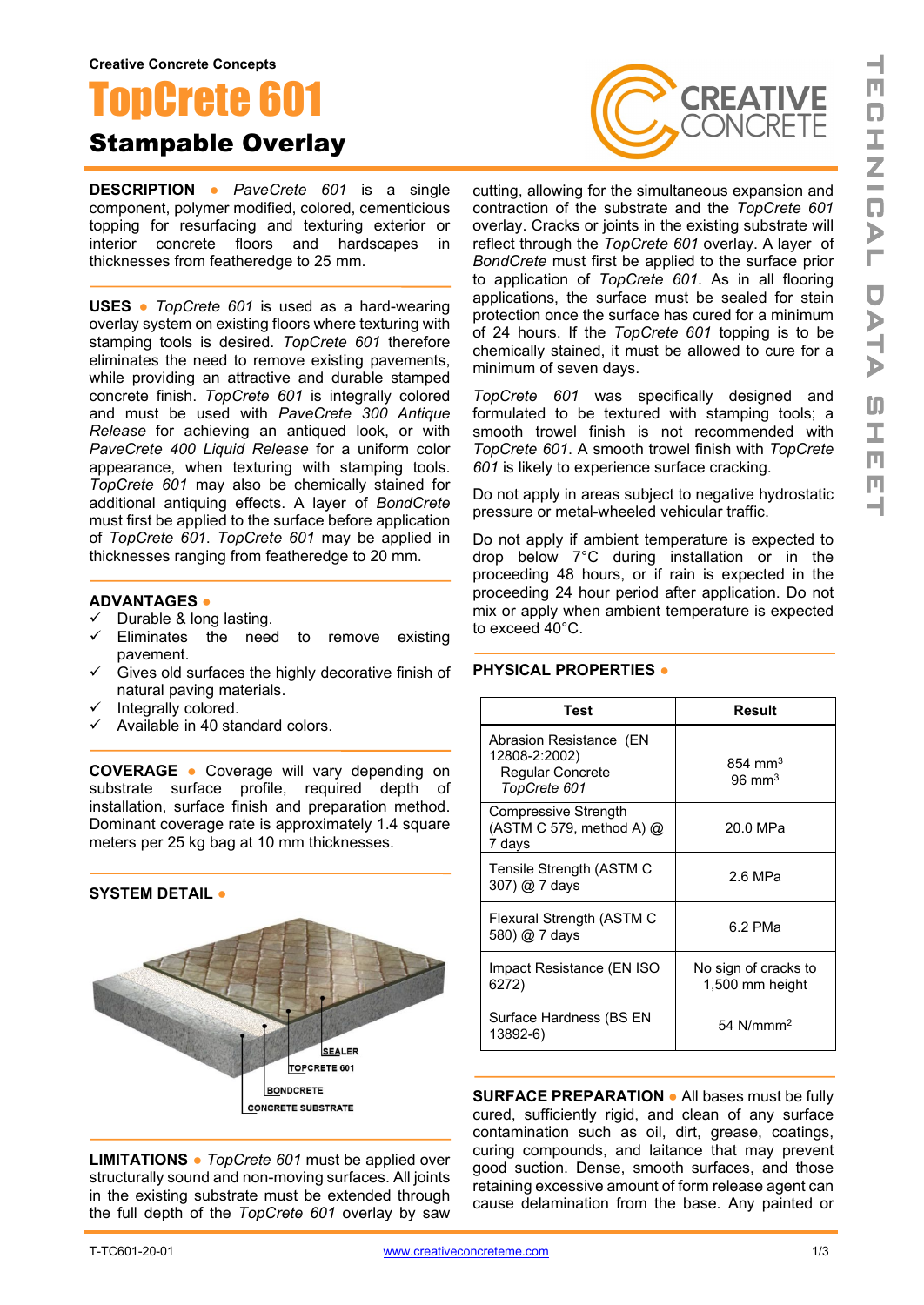## TopCrete 601 Stampable Overlay



coated surfaces should be sandblasted, grinded, and/or pressure washed to remove existing coatings. Use of detergents or soap is not recommended as they may leave a film that can cause bonding failure.

Surrounding areas should be covered and protected from material spills and equipment contact. Rope off work area, remove surrounding vehicles, and close off to traffic.

Cracks should be corrected with a patching compound such as *PatchCrete 102 Crack Filler*. However, it should be noted that some cracks might be permanent moving cracks and could therefore cause reflective cracking in the *TopCrete 601* layer. Any surface imperfections or holes should be patched with *PatchCrete 101 Multi Purpose Patching Compound* and allowed to cure for a minimum of 24 hours; longer for more extensive patching.

Under all condition, a coat of *BondCrete* must first be applied to the substrate and allowed to dry thoroughly in order to unify the surface absorption and provide adequate surface areas for mechanical bonding. It is recommended to water the surface of the concrete prior to application of the *BondCrete* layer in order to prevent excessive drying; do not apply the *BondCrete* while water puddles are still present on the surface. *TopCrete 601* is then applied on top of a second *BondCrete* coat while it is still tacky and before it dries. Never apply the topping on a dry coating of *BondCrete*; application on a dried coating may lead to delamination of the overlay. Please refer to the relevant CCC technical data sheets for installation instructions.

For application on cementitious tiles and extensively patched concrete surfaces, it is recommended to embed fiberglass mesh between the two coats of BondCrete. Use high tensile strength fiberglass mesh such as ShieldCrete SD 160 g, ShieldCrete MD 145 g, InsuCrete Standard 160 g mesh, or equivalent high quality fiberglass mesh.

**MIXING ●** Mixing should be done with a drill mounted jiffy-type mixer at low speeds. Always add clean potable water first. Mixing duration should last for at least four minutes to insure proper color and material dispersion within mix; never retemper. Approximate mixing ratio is 8 liters of water per 35 kg bag.

**APPLICATION ●** Application temperatures should be between 5°C and 40°C. It is highly recommended to test a small area to ensure bonding ability and satisfaction of appearance before complete application. Apply a thin layer of *BondCrete* to the first dry coat of *BondCrete*. *TopCrete 601* must be applied on top of the *BondCrete* coat while it is still tacky. Never apply the topping on a dry coating of *BondCrete*; application on a dried coating may lead to delamination of the overlay.

*TopCrete 601* can be applied in thicknesses ranging from featheredge to 25 mm. Minimum thickness will depend on the profile of the texturing mat design selected; a minimum of 3 mm in addition to the maximum stamping tool profile is required. Use a gauge rake spreader to place the material, then follow lightly with a Fresno. Do not over trowel, two to three passes should be sufficient. Do not attempt to smooth out the *TopCrete 601* surface, the texturing mat will seamlessly transfer the finish required. All mixed material must be used immediately.

Once the *TopCrete 601* overlay has stiffened enough to support stamping operations, but is plastic enough to allow for texturing, the surface may be imprinted with texturing mats. Timing is critical for proper texturing of the surface; imprinting too early in the curing process of *TopCrete 601* will cause the tool to sink into the surface, while imprinting when the topping has hardened excessively will prevent the full details of the texturing tool to be transferred to the surface.

Texturing of *TopCrete 601* must be accompanied by the use of either *PaveCrete 300 Antique Release* or *PaveCrete 400 Liquid Release*, use of PaveCrete 300 in a contrasting color to that of the TopCrete 601 will produce natural looking antiquing effect. Please refer to the relevant CCC technical data sheets for more information. When *PaveCrete 300* is used, the topping must be left to cure for at least 24 hours before the excess release agent is swept using a soft broom and the surface cleaned using a pressure washer; longer curing time would be required under cooler temperatures and more humid conditions. The surface should be allowed to fully dry before application of a sealer coat. Control joints may be saw-cut into the topping after it has been allowed to cure for at least 16 hours.

*TopCrete 601* was designed to be finished with texturing tools. A smoothly trowelled finish is not recommended as the surface may experience cracking.

**CURING ● Do not water cure.** *TopCrete 601* is self curing. Under hot and/or windy conditions, cover the in-place *TopCrete 601* with concrete curing paper after the imprinting operation. *TopCrete 601* may be gently walked on in about 16 hours after installation at 21°C, and the surface may be opened to light foot traffic at least 72 hours after installation. Area may be opened to regular traffic seven days after installation.

**SEALING ●** Once the in-place *TopCrete 601* has been allowed to cure fully for a minimum of 48 hours, washed, and allowed to dry completely, a coating of *A-Z Super Seale, A-Z Ultra Sealer, ElastoCrete 212 Water Based PU Sealer,* or *A-Z Mega Sealer* must be applied to the surface for stain protection. Please refer to the relevant CCC technical data sheets for installation instruction. Sealed surfaces should be